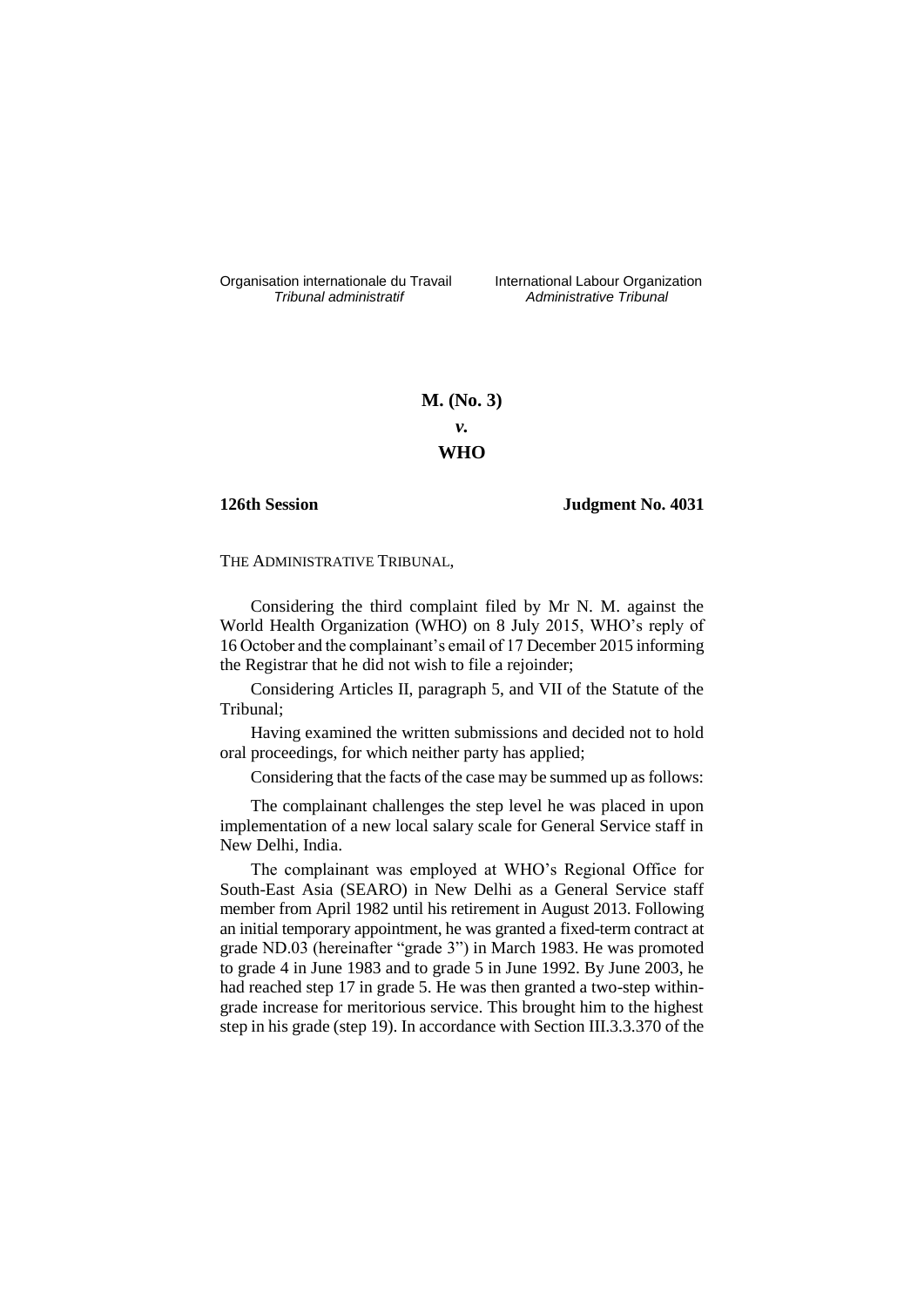WHO Manual, he subsequently received two further within-grade step increases, in August 2003 and August 2004 respectively. These salary steps beyond the maximum step on the salary scale were referred to as "extra steps". Thus, the complainant's grade and step as of 1 August 2004 was grade 5, extra step 2.

On 1 June 2010 SEARO introduced a new local salary scale for General Service staff in New Delhi. The revised salary scale reduced the number of within-grade steps in the General Service staff salary scale from 19 to 10. By a letter of 5 October 2010 the complainant was informed by the Regional Personnel Officer (RPO) that he had been placed in grade 5, extra step 1, under the new salary scale with effect from 1 June 2010. The complainant signed the letter indicating that he accepted the new step placement.

Beginning in August 2011 an exchange ensued between the complainant and the RPO in which the complainant challenged his step allocation under the new salary scale. By a memorandum of 24 April 2012 the RPO informed the complainant that the Administration had applied Section III.3.3.110 of the Manual to determine his step level under the new salary scale and that it considered it had answered his questions in full.

On 7 May 2012 the complainant filed an appeal with the Regional Board of Appeal (RBA) challenging the decision contained in the memorandum of 24 April 2012. In its report of 15 October 2012 the RBA concluded that the appeal was time-barred and thus not receivable. By a decision of 30 November 2012, the Regional Director dismissed the appeal in its entirety on the merits.

The complainant lodged an appeal with the Headquarters Board of Appeal (HBA) on 13 December 2012 in which he challenged the decision of 30 November. In its report, which was transmitted to the Director-General on 5 March 2015, the HBA found that both the appeal to the RBA and the appeal to the HBA were receivable. On the merits the HBA concluded that the Administration had taken into account all relevant facts in determining the complainant's salary under the revised salary scale; it had provided him with adequate explanations regarding the method and normative basis used in making its decision, and it had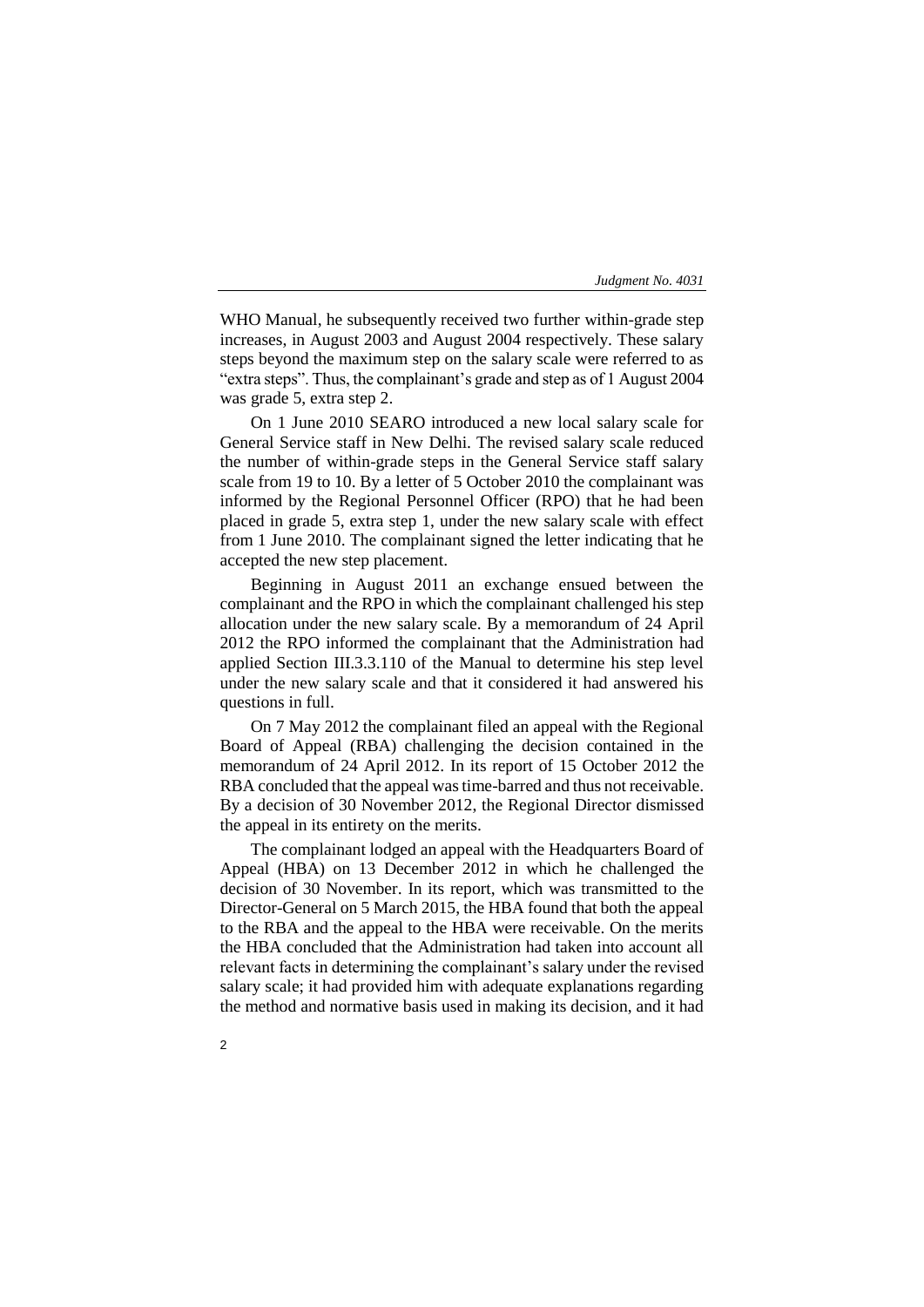correctly applied the relevant provisions of the Manual. The HBA recommended that the appeal be dismissed in its entirety.

In a letter of 16 April 2015 the Director-General informed the complainant that she accepted the HBA's analysis and conclusions regarding the receivability and merits of his appeal and she endorsed the recommendation that the appeal be dismissed in its entirety. That is the impugned decision.

The complainant asks the Tribunal to set aside the impugned decision. He requests to be placed at grade 5, extra step 2, with effect from 1 June 2010. He claims payment with interest of the resultant difference in his salary and other entitlements from 1 June 2010 until the date of payment. He seeks 10,000 United States dollars in moral damages, 5,000 dollars in costs, and any other relief that the Tribunal considers just and fair.

WHO submits that the complainant's claims are devoid of merit and asks the Tribunal to dismiss the complaint in its entirety.

# CONSIDERATIONS

1. On 6 October 2010 the complainant signed a letter dated 5 October 2010 issued by the RPO. He thereby accepted his placement at grade 5, extra step 1, in a new salary scale for General Service staff members in the New Delhi Office. He was informed that this was his step allocation with effect from 1 June 2010. The complainant's grade and step in the prior 19-step salary scale was grade 5, extra step 2. The complainant had two extra steps because he had been awarded a twostep meritorious increase in 2003.

The complainant subsequently challenged the decision contained in the letter of 5 October notwithstanding that he had initially accepted his step allocation. He contended that the Administration had erred in not taking into consideration the two-step meritorious increase which he had received under the prior system and, had this been done, he would also have been placed in grade 5, extra step 2, in the new salary scale.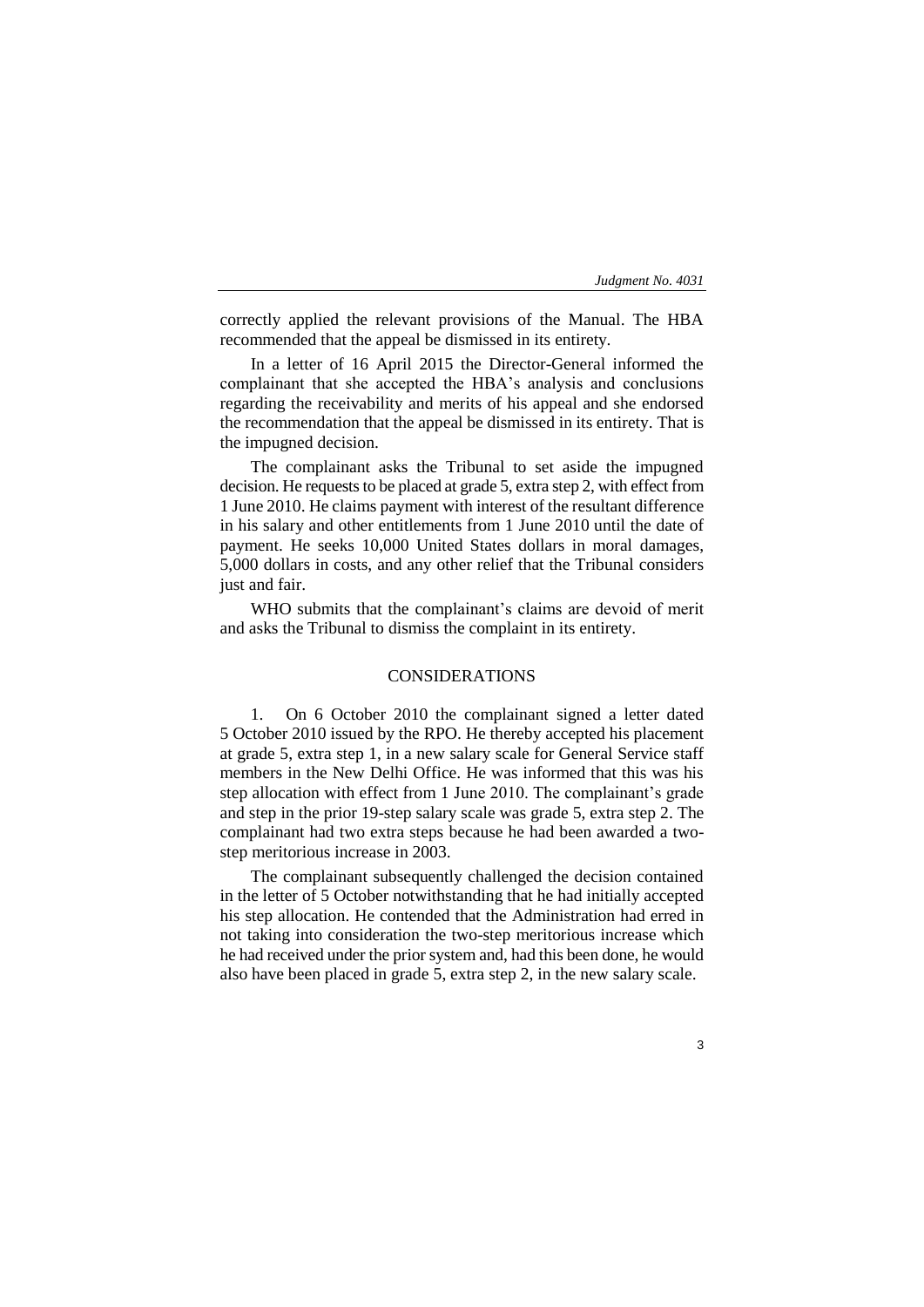2. In his appeal before the RBA the complainant challenged the decision concerning his new salary step on two grounds. Pursuant to Staff Rule 1230.1.2, he contended that there was an incomplete consideration of the facts because the Administration had failed to explain the rules under which he was placed in the new 10-step salary scale and had failed to take into consideration the prior meritorious step increase, thereby causing him financial loss both in the salary he received and in his eventual pension benefits. Pursuant to Staff Rule 1230.1.3, he contended that the Administration had failed to observe or to apply correctly the provisions of the Staff Regulations or Staff Rules or the terms of his contract because it failed to consider Manual Sections III.3.3.370 and III.3.3.400. He essentially maintained these grounds in his internal appeal to the HBA.

3. In the decision of 16 April 2015, which the complainant impugns before the Tribunal, the Director-General, dismissing his internal appeal on the recommendation of the HBA, relevantly stated as follows:

"I agree [with the HBA] that the application of the [...] Manual provisions on promotion to the determination of salary arising from a conversion in salary scales would have been unwarranted[,] [...] that your request for clarifications concerning the method used to determine your salary in the revised scale was addressed on multiple occasions [...] that you were provided with sufficient explanations and that the claim that you had not been properly informed of the reasons for the salary determination was unfounded. [...] I agree that the Administration took into account all relevant facts in determining your salary in the revised salary scale, offered you adequate explanations on the method and basis for the salary determination, and that the relevant provisions of the [...] Manual were correctly applied."

4. Before the Tribunal, the complainant does not maintain his plea that he was not provided with sufficient explanations and that he had not been properly informed of the reasons for the salary determination. He insists that the impugned decision should be set aside because the Administration failed to properly apply Manual Sections III.3.3.370 and III.3.3.400 when it determined his new step within the 10-step salary scale.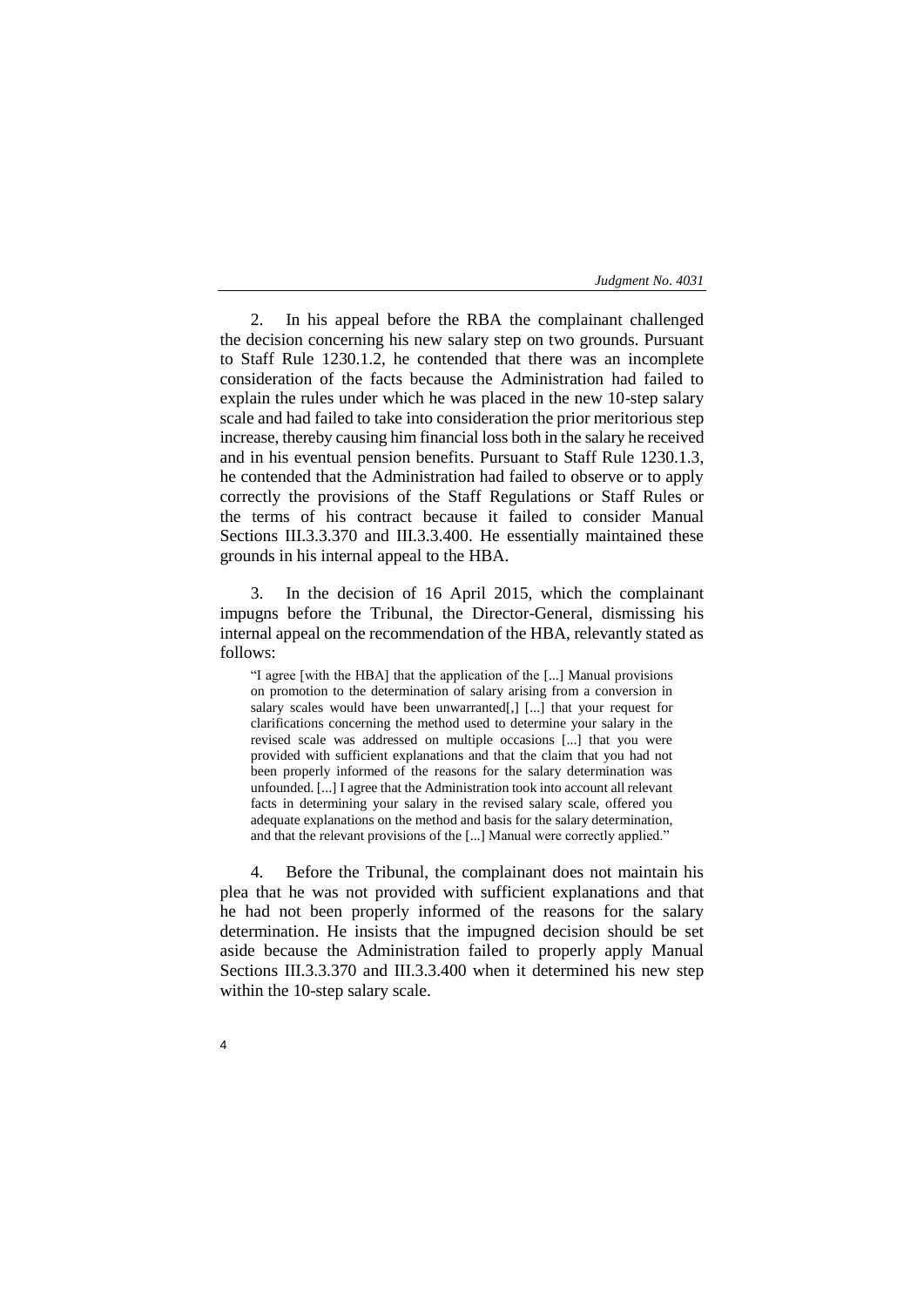5. Manual Section III.3.3.370 is under the rubric "Determination of Salary when Normal Maximum of Grade is Exceeded". It relevantly states as follows:

"A staff member who has been granted one (1) or more meritorious withingrade increases is entitled to have the salary scale of the grade extended by the number of steps awarded. This applies to any grade subsequently held, not only to the grade in which the meritorious increase was awarded." (Emphasis added by the complainant.)

This provision was clearly applicable when the complainant was awarded the two within-grade step increases which, by the terms of this provision, took him above the 19 steps in the prior scale. Section III.3.3.370 is concerned with the determination of salary in cases where a staff member who has obtained one or more meritorious within-grade step increases reaches the last step in the salary scale. It operates to preserve the benefit of the meritorious increase by extending the salary scale by the same number of steps as were granted for merit. By its terms it does not apply to the same effect where a revised salary scale is implemented. The complainant's assertion that the underlined words must also apply to permit his prior two-step meritorious increase to have the same effect in determining his revised step allocation is therefore misplaced. It overlooks a primary rule of interpretation that words must be construed objectively in their context and in keeping with their purport and purpose (see, for example, Judgment 3744, under 8). The underlined words cannot be lifted out of their context in provisions which are referable to the determination of salary when the normal maximum in the grade is exceeded and be transported into the context of the introduction of a new salary scale. In this case, preserving the benefit of the complainant's meritorious step increase simply entailed placing him in a step in the new salary scale that provided him with the same salary as he received immediately prior to the introduction of the new salary scale. It is observed that in the revised scale, the complainant in fact benefited from a small salary increase.

6. Manual Section III.3.3.400 is under the rubric "Determination of Salary on Promotion". It relevantly states as follows: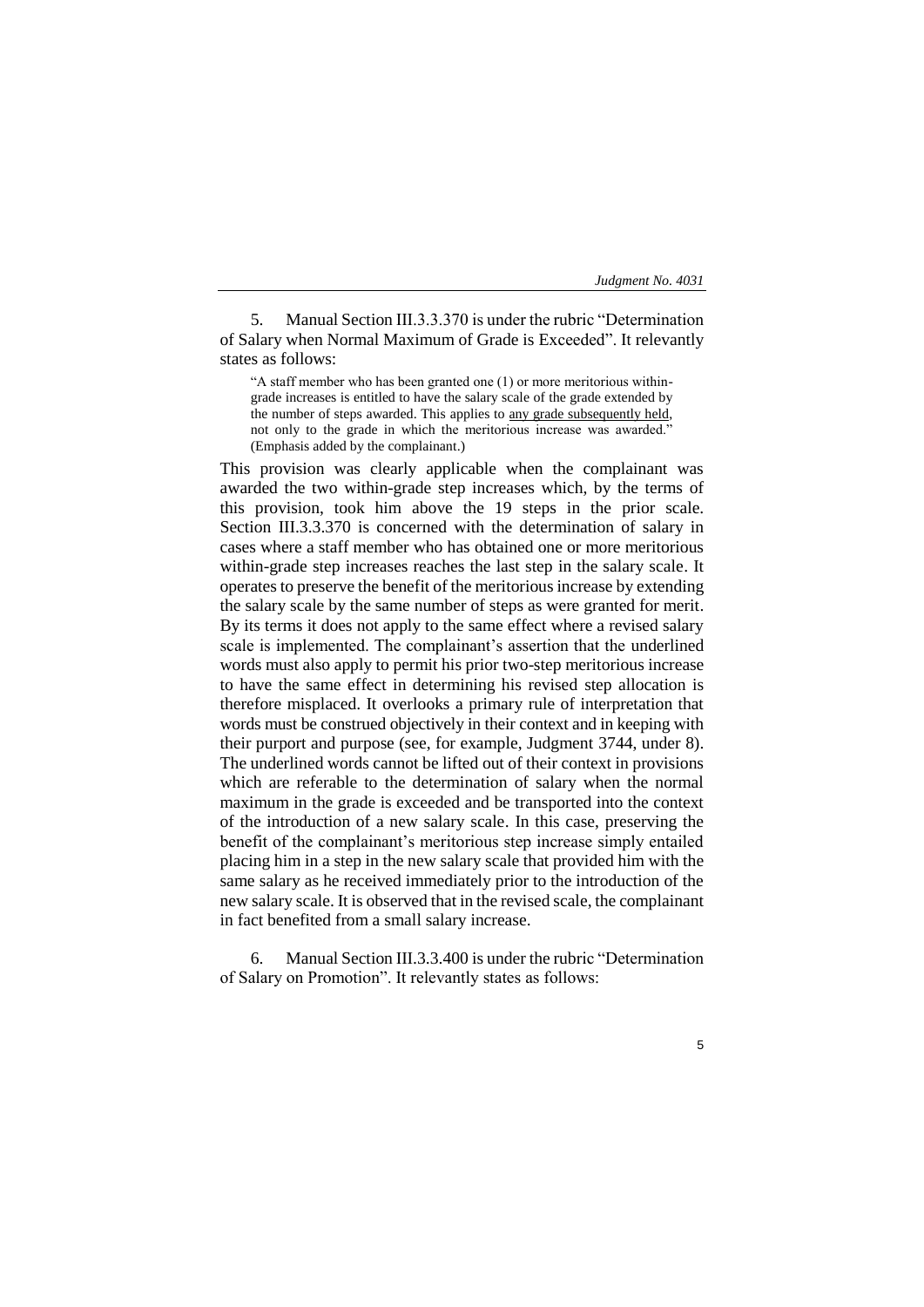"If a staff member has previously been granted a meritorious increase or increases under Staff Rule 555.1 or 555.2, the step in the grade of promotion is calculated as follows: [...]."

7. The complainant recognizes that Manual Sections III.3.3.370 and III.3.3.400 do not specifically provide for their application to the introduction of a revised salary scale. However, he submits that in the absence of specific provisions for the implementation of Section III.3.3.370, there is no reason why the method prescribed by Section III.3.3.400 cannot apply both in cases of promotion and where a revised salary scale is introduced. The Tribunal does not accept this argument as it has no basis in any rule of interpretation. In the foregoing premises, the grounds of the complaint, set out in consideration 4 above, are unfounded.

8. The complainant submits that he suffered injury as a consequence of the "inordinate, inexplicable and inexcusable" delay in the internal appeal process. He seeks moral damages on this account. The Tribunal has relevantly stated as follows in Judgment 3160, consideration 17:

"The amount of compensation for unreasonable delay will ordinarily be influenced by at least two considerations. One is the length of the delay and the other is the effect of the delay. These considerations are interrelated as lengthy delay may have a greater effect. That latter consideration, the effect of the delay, will usually depend on, amongst other things, the subject matter of the appeal. Delay in an internal appeal concerning a matter of limited seriousness in its impact on the appellant would be likely to be less injurious to the appellant than delay in an appeal concerning an issue of fundamental importance and seriousness in its impact on the appellant."

9. The complainant initiated the proceedings in the RBA on 7 May 2012 and the Regional Director's decision was given on 30 November 2012. The complainant initiated his internal appeal in the HBA on 13 December 2012. WHO's surrejoinder was filed in those proceedings on 16 July 2013, but the HBA's report was transmitted to the Director-General on 5 March 2015. This delay in finalizing that report was too long, and, in the circumstances, the complainant will be awarded